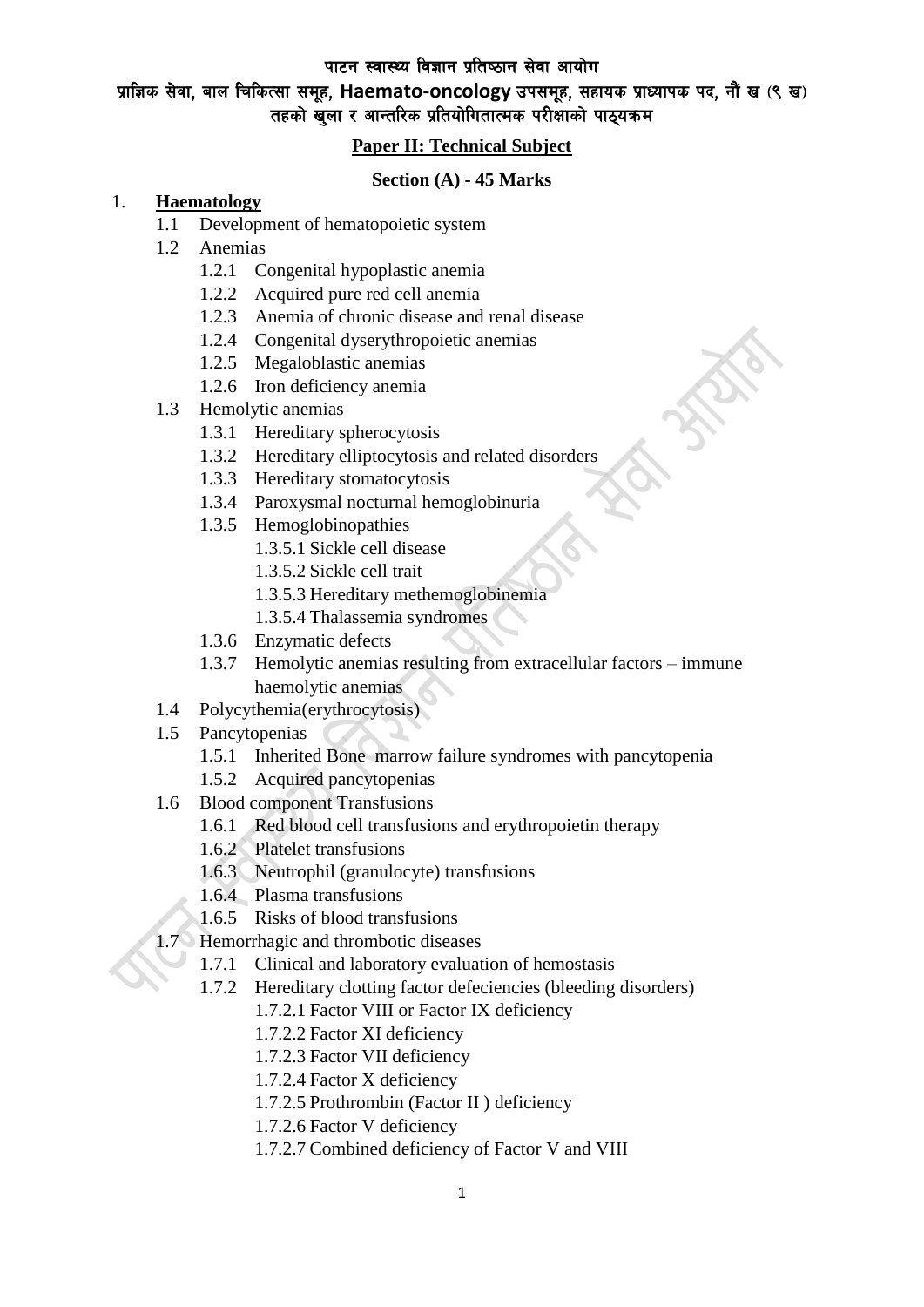# प्राज्ञिक सेवा, बाल चिकित्सा समूह, Haemato-oncology उपसमूह, सहायक प्राध्यापक पद, नौं ख (९ ख) तहको खुला र आन्तरिक प्रतियोगितात्मक परीक्षाको पाठ्यक्रम

- 1.7.2.8 Fibrinogen (Factor I) deficiency
- 1.7.2.9 Factor XIII deficiency
- 1.7.3 Von willebrand disease
- 1.7.4 Thrombotic disorders in children
- 1.7.5 Postneonatal vitamin K deficiency
- 1.7.6 Acquired inhibitors of coagulation
- 1.7.7 Disseminated intravascular coagulation
- 1.7.8 Platelet and blood vessel disorders
	- 1.7.8.1 Autoimmune thrombocytopenic purpura
	- 1.7.8.2 Drug induced thrombocytopenia
	- 1.7.8.3 Nonimmune platelet destruction
	- 1.7.8.4 Haemolytic uremic syndrome
	- 1.7.8.5 Thrombotic thrombocytopenic purpura
	- 1.7.8.6 Neonatal thrombocytopenia
	- 1.7.8.7 Platelet function disorders
	- 1.7.8.8 Congenital and acquired disorders of platelet function
- 1.8 Splenomegaly, Hyposplenism, splenic trauma and splenectomy
- 1.9 Lymphadenopathy

## **Section (B) - 55 Marks**

### 2. **Oncology:**

- 2.1 Epidemiology of childhood and adolescent cancer
- 2.2 Molecular and cellular biology of cancer
	- 2.2.1 Genes involved in oncogenesis
	- 2.2.2 Syndromes predisposing to cancer
	- 2.2.3 Other factors associated with oncogenesis
		- 2.2.3.1 Viruses
		- 2.2.3.2 Genomic Imprinting
		- 2.2.3.3 Telomerase
- 2.3 Principles of cancer diagnosis and treatment
	- 2.3.1 Signs and symptoms
	- 2.3.2 Age related manifestations
	- 2.3.3 Importance of early detection
	- 2.3.4 Staging
	- 2.3.5 Histopathology
	- 2.3.6 Diagnosis and staging
	- 2.3.7 Multimodal Multidisciplinary approach
	- 2.3.8 Chemotherapy
	- 2.3.9 Surgery
	- 2.3.10 Radiotherapy
	- 2.3.11 Acute adverse effects and supportive care
	- 2.3.12 Chronic adverse effects and delayed sequelae
	- 2.3.13 Palliative care
- 2.4 Leukemias
	- 2.4.1 Acute lymbhoblastic leukemia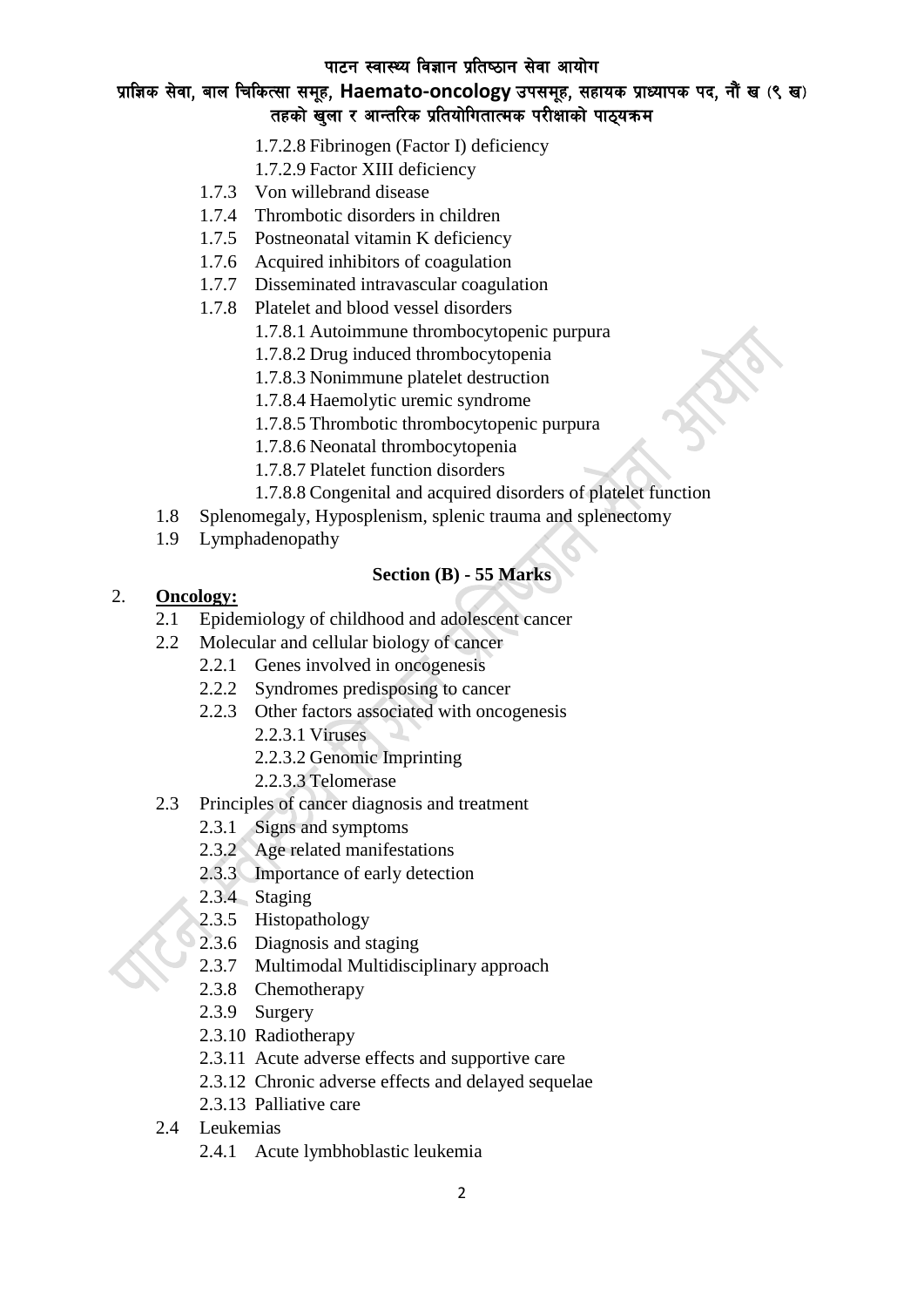# प्राज्ञिक सेवा, बाल चिकित्सा समूह, Haemato-oncology उपसमूह, सहायक प्राध्यापक पद, नौं ख (९ ख) तहको खुला र आन्तरिक प्रतियोगितात्मक परीक्षाको पाठ्यक्रम

- 2.4.2 Acute myelogenous leukemia
- 2.4.3 Down syndrome and acute leukemia and transient myeloproliferative disorder
- 2.4.4 Chronic myelogenous leukemia
- 2.4.5 Juvenile myelomonocytic leukemia or JCML
- 2.4.6 Infant leukemia
- 2.5 Lymphoma
	- 2.5.1 Hodgkin lymphoma
	- 2.5.2 Non-hodgkin lymphoma
	- 2.5.3 Late effects in children and adolescents with lymphoma
- 2.6 Brain tumors in childhood
	- 2.6.1 Distribution of childhood brain tumors based on histology
	- 2.6.2 Tumors of the brainstem
	- 2.6.3 Metastatic tumors
	- 2.6.4 Complications and long term management
	- 2.6.5 Future directions
- 2.7 Neuroblastoma
- 2.8 Neoplasms of the kidney
	- 2.8.1 Wilms Tumor
		- 2.8.2 Other kidney tumors in children
			- 2.8.2.1 Congenital mesoblastic nephroma
			- 2.8.2.2 Nephroblastomatosis
			- 2.8.2.3 Multicystic nephroblastoma
			- 2.8.2.4 Renal cell carcinoma
- 2.9 Soft tissue sarcomas
	- 2.9.1 Rhabdomyosarcoma
	- 2.9.2 Other soft tissue sarcomas(nonrhabdomyosarcoma)
		- 2.9.2.1 Synovial sarcoma
		- 2.9.2.2 Fibrosarcoma
		- 2.9.2.3 Malignant fibrous histiocytoma
		- 2.9.2.4 Neurogenic tumors
		- 2.9.2.5 Hemangiopericytoma
		- 2.9.2.6 Leomyosarcoma
- 2.10 Neoplasms of bone
	- 2.10.1 Malignant tumors of bone
		- 2.10.1.1 Osteosarcoma
		- 2.10.1.2 Ewing sarcoma
	- 2.10.2 Benign tumors and tumor like processes of bone
		- 2.10.2.1 Osteochondroma
		- 2.10.2.2 Enchondroma
		- 2.10.2.3 Chondroblastoma
		- 2.10.2.4 Osteoid osteoma
		- 2.10.2.5 Fibromas
		- 2.10.2.6 Osteofibrous dysplasia
		- 2.10.2.7 Eosinophilic granuloma